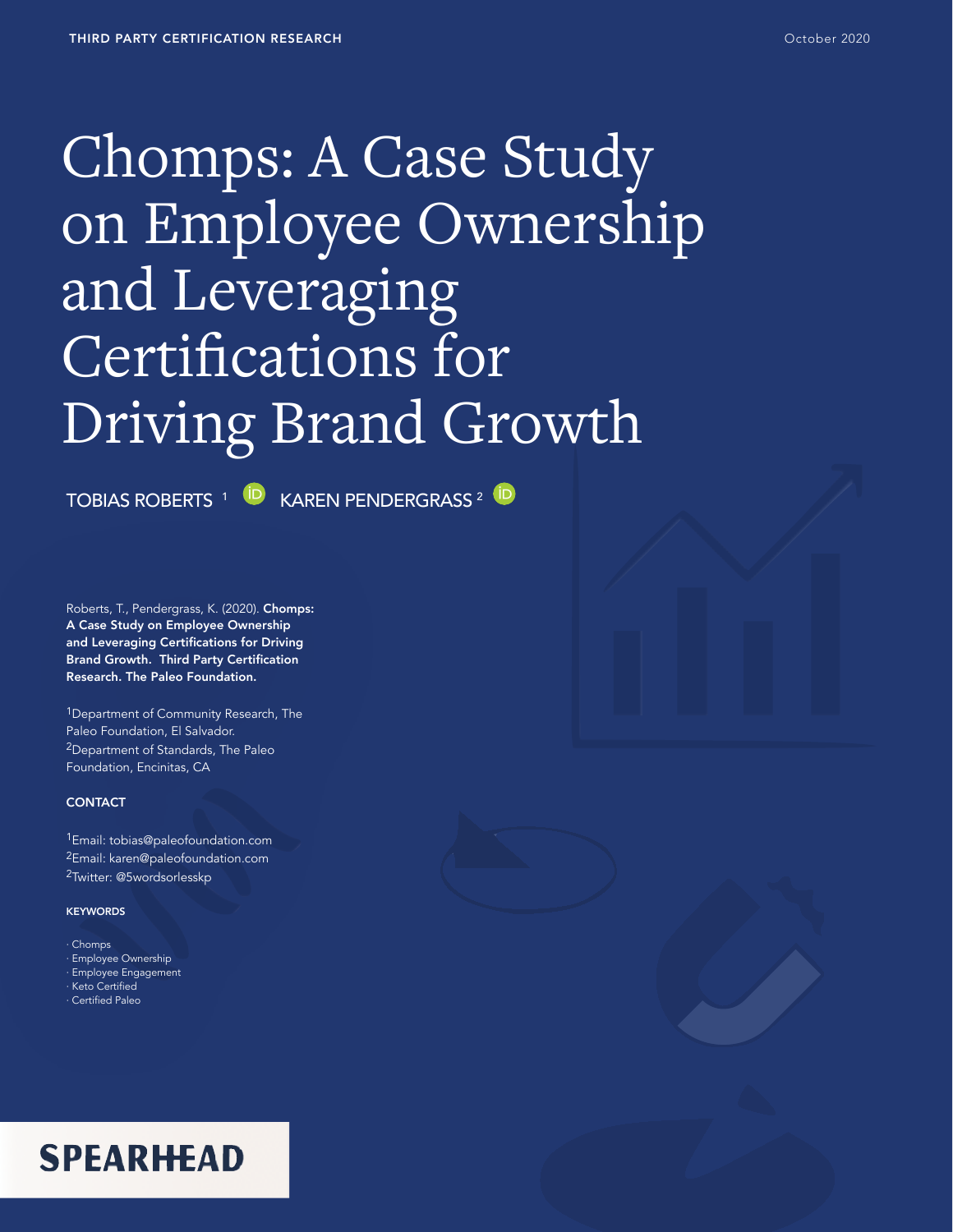#### Third-party certification RESEARCH

# Chomps: A Case Study on Employee Ownership and Leveraging Certifications for Driving Brand Growth

Tobias P. Roberts <sup>1</sup> **[ID](https://orcid.org/0000-0003-4364-3279) I** Karen E. E. Pendergrass <sup>2</sup>

1Department of Community Research, The Paleo Foundation, El Salvador 2 Department of Standards, Paleo Foundation, Encinitas, CA

Correspondence Tobias P. Roberts Department of Standards, Paleo Foundation, Encinitas, CA

#### **Contact**

<sup>1</sup> Email: [tobias@paleofoundation.com](mailto:tobias@paleofoundation.com) <sup>2</sup>Email: karen@paleofoundation.com <sup>2</sup>Twitter: @5WordsorlessKP

Keywords

Employee Engagement, Employee Ownership, Third-Party Certification, Chomps

## **Abstract**

Chomps, a health food company specializing in 100% grass-fed beef jerky sticks, is a self-funded CPG that made the 2019 Inc. 5000 list for fastestgrowing private companies in 2019, and a prime example of a brand that has leveraged their Paleo, Keto, and Whole30 Third-Party Certification to launch brand growth and conquer new retail markets. This case study examines how growing brands can leverage and utilize independent, third-party certifications for inserting themselves within diet-specific communities, developing a loyal base of consumers, and conquering new retail markets while maintaining a unique focus on employee engagement and ownership.

#### **KEYWORDS**

Chomps, Employee Ownership, Employee Engagement, Keto Certified, Certified Paleo

#### **1 | BACKGROUND**

ccording to recent studies, more than two-<br>thirds of all employees in the United States are<br>"disengaged" with their current job and thirds of all employees in the United States are "disengaged" with their current job and employer [[1](#page-7-0)]. Disengaged employees can negatively affect businesses in different ways. These employees generally have low motivation levels, are disinterested in solving problems and helping the company achieve its goals and ambitions, and do not feel connected to the wider company culture. Employee disengagement can also lead to toxic workplace cultures and environments. On an economic level, disengaged employees cost U.S. employers up to \$550 billion each year, mostly through reduced productivity [[2](#page-7-0)].

One of the most fundamental keys to success for every startup or small business endeavor is creating a motivated, productive workforce that is sold on the

company's goals and identifies with the driving ethos behind the business. However, more than seven out of every ten employees are consistently looking for new jobs, making it hard for business owners and managers to truly lead a motivated, productive and passionate team [\[3\]](#page-7-0).

One health food brand that specializes in healthy, grassfed meat snacks has experienced incredible growth and nationwide expansion. This growth is due in part to a dedication to creating and sustaining a motivated workforce, and investing in independent, third-party certifications in order to drive brand awareness and trust amongst a loyal consumer base.

#### 2 | WHO IS CHOMPS?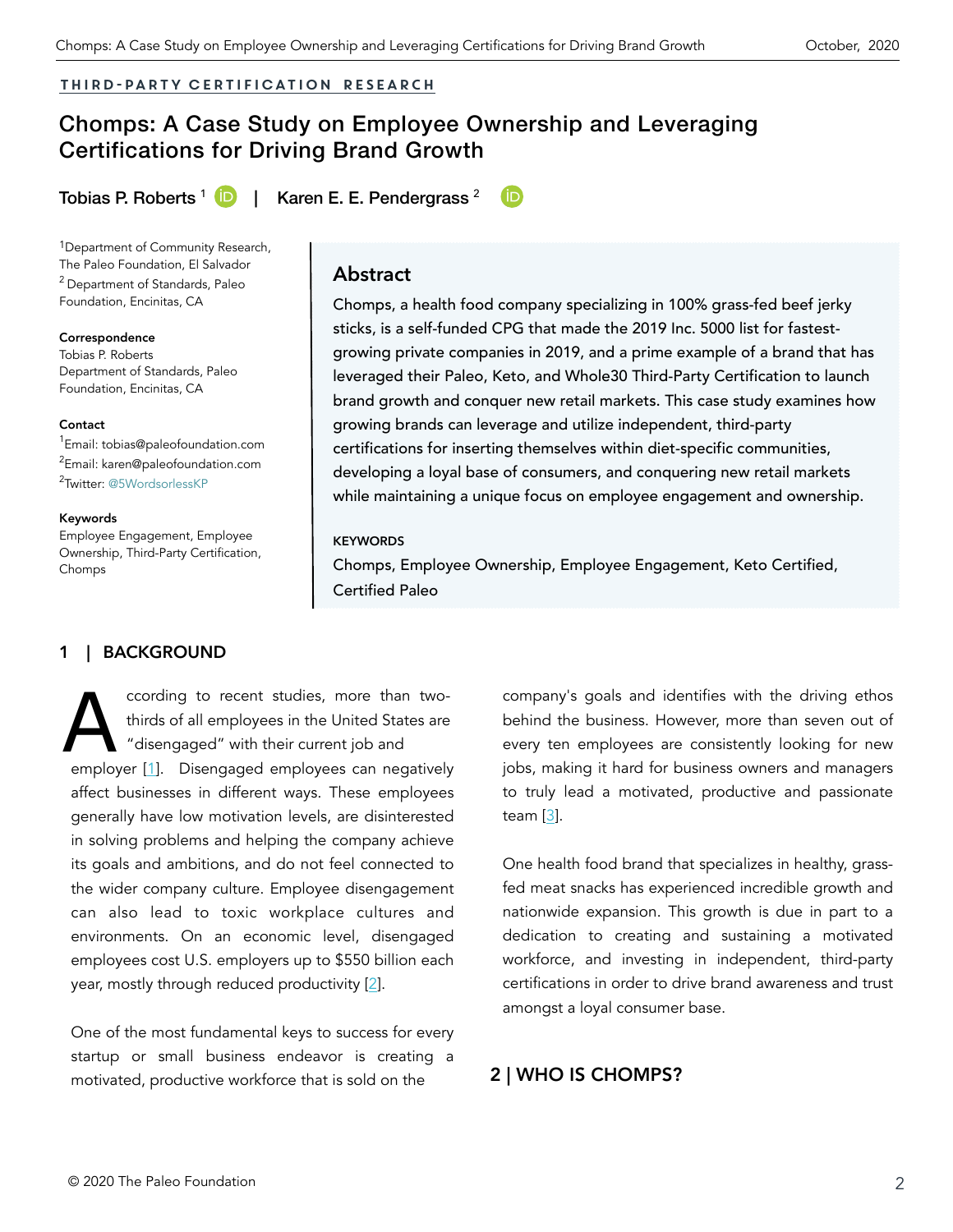Chomps was founded in 2012 by Pete Maldonado and Rashid Ali. Seven years later, the self-funded startup company was ranked number 62 on the Inc. 5000 list of the fastest-growing privately held companies in the United States, with a three year growth rate topping 4,469 percent and over \$20 million in revenue [\[4](#page-7-0)]. Their naturally-flavored meat snacks are sourced from grass-fed beef, venison, and turkey, and include no added sugars, fillers, or artificial preservatives.

The healthy, low carb snacks marketed by Chomps are Whole30 Approved, certified Gluten free, Keto friendly, certified Paleo, certified humane, and also non-GMO project certified. After originally selling exclusively online, the Chomps meat snacks are now sold at every Trader Joe´s store across the country, as well as at major retailers such as Albertsons, Wal-Mart, and Amazon

.

Creating a low-carb and healthy snack option was one of the motivations that led co-founder Pete Maldonado to originally start the company. As a personal trainer, he would design specific diet plans and grocery shopping lists for his clients. However, with time he found that many of his clients simply wouldn't follow the plans, partly because of the lack of options for healthy snack alternatives that could keep them satisfied throughout the day.

His work as a personal trainer helped Maldonado learn a lot about the importance of healthy foods sourced from non-GMO ingredients. He says that "I learned a ton about nutrition and the big difference in micronutrients between organic and non-GMO foods and the unnecessary chemicals that could be avoided by eating this way." This knowledge led him to start Chomps in an attempt to create the healthiest meat snacks from the cleanest available ingredients and using the best methods of processing.

"In order to get non-GMO Project Verified," Pete says, "our products and every ingredient we use was fully audited. It took a long time to get through the process, but we're proud to be one of the first in the category to achieve it." [[5](#page-7-0)]

# 3 | EMPLOYEE ENGAGEMENT AND A SENSE OF OWNERSHIP

Several years after having founded Chomps, Maldonado was still the company's only full-time employee. Despite the fact that they still sold over \$10 million dollars' worth of meat snacks that year, the real growth began when Maldonado and Ali began to put together a team to help the company continue to expand. Currently, Chomps employees 18 employees, which is about half of where Maldonado thinks they should be in terms of total staff. Despite being technically understaffed, the workforce management strategy employed by Chomps has allowed for an impressive operating efficiency that maximized production output.

"We have a very small team and we like to say that we do a lot with a little," Maldonado tells the Paleo Foundation. "Even today we only have 18 full-time employees, though we´re just about to add the 19th. A general rule of thumb in the business world is to have one employee for every million dollars in revenue, and we have less than half than where we should be in terms of that statistic. Because we are understaffed in terms of revenue, we need every person on our team to be top performers."

On a recent podcast with The Growth Think tank, Maldonado says that "so basically what we need to be able to do is make sure that every single employee on this team is able to work independently, but then also collaborate with the rest of the team. There needs to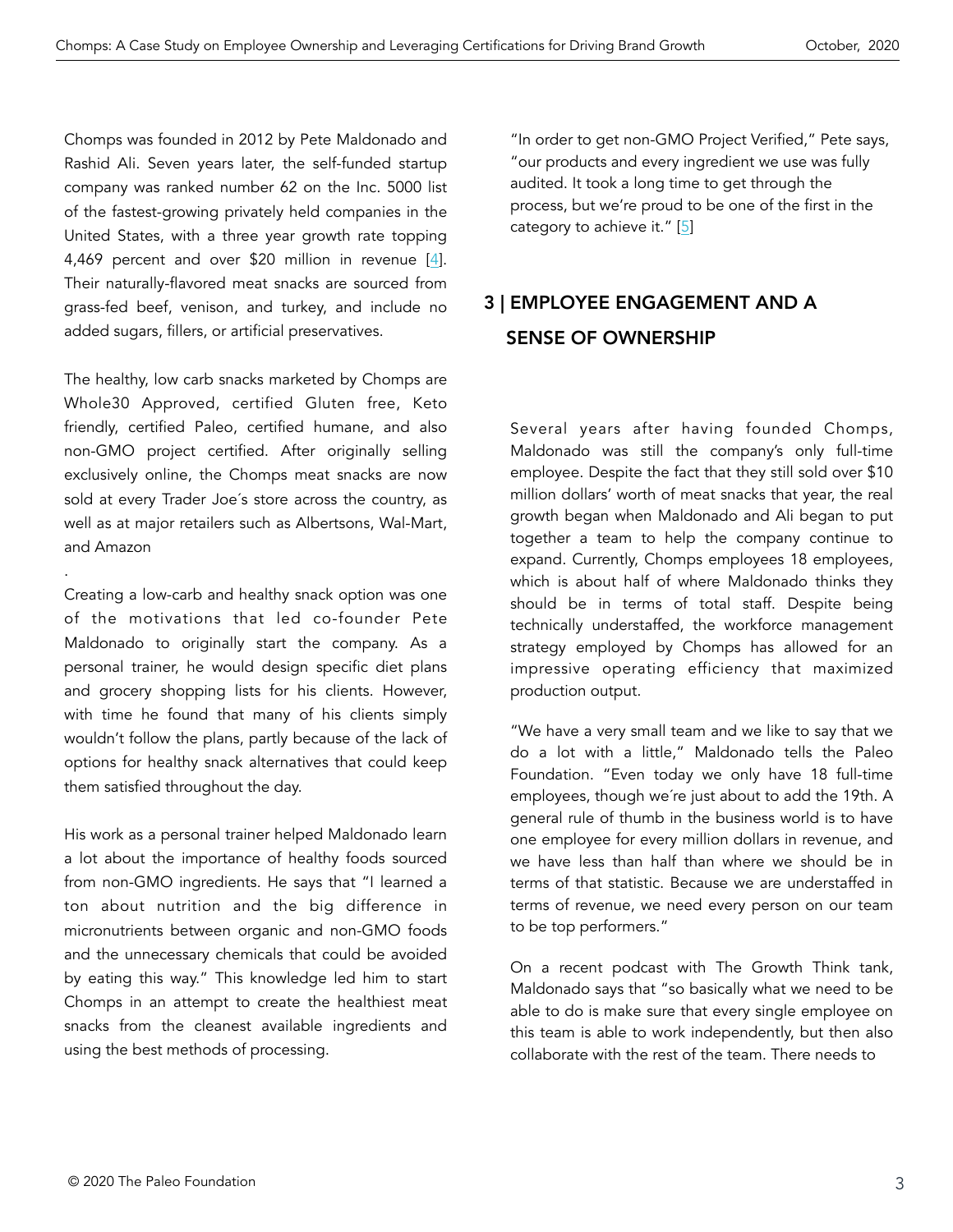be a lot of cross-functional collaboration and at the same time every single one of these employees needs to be innovating. They need to be thinking outside the box. They need to be taking calculated risks…And we, as leaders, Rashid and I and some of the other leadership team, we need to be encouraging that." [[6](#page-8-0)]

Maldonado says that they are able to achieve this by making sure that all of their employees share the core values of the company, and by ensuring that there is a good cultural fit and that all employees know exactly what is expected of them.

"We also want them to know that they share and enjoy in the responsibilities of being a part of a team. We need people who work creatively and independently, and we have to make sure that they can think like an owner. We do a lot of things to help this, such as culture trainings, looking at individual personalities, and we do Hogan profile assessments for our team."

Unlike many small business startups that get trapped in the cycle of micro-management that leads to disengaged employees and low productivity levels, Maldonado has made it a priority to encourage his team to take risks and not be afraid to innovate in order to push the company forward.

"During strategy sessions, our whole team participates, Maldonado tells us. "It really is a collaborative effort where everybody has a seat at the table and everyone´s opinion is heard and respected. If you think about innovation…there is no telling where the next great big idea is going to come from. As a brand, we want everyone to be collaborating to make sure that we don´t lose any of those ideas. A lot of brands don't do that, and because of that several great ideas never get uncovered, simply because they're not heard."

The Chomps team also has a strong focus on transparency amongst the entire team. "The level of

information shared from top to bottom is probably unique to our company," Maldonado believes.

"Everyone knows where we´re at in terms of budgeting, and other elements essential to our business. We think that this information is important for everyone to understand because how can our employees make decisions if they don't know how those decisions are going to impact the brand?"

In order to create a workforce that feels a sense of ownership with the brand and its goals, Chomps has a rigorous hiring process and also works with leadership coaches to help develop a more productive culture amongst the workforce. Maldonado also says that creating space for all employees to share their ideas, proposals, and suggestions has also created a workplace culture wherein every employee can feel like their opinions and ideas matter. This also creates a spirit of collaboration which helps to drive productivity, creativity, and innovation across the company.

"Back when we started Chomps I was told by some advisors that there is no way we would be able to compete with all of the other private equity and venture capital backed brands in the incredibly competitive meat snacks category," Maldonado tell us. "We're not only competing, but we're leading the better-for-you meat snacks category in the Natural channel and we're competing head-to-head with billion-dollar brands like Jack Link's and Slim Jim on Amazon."

Committing to healthy, non-GMO, sustainably sourced ingredients has certainly helped Chomps develop a loyal customer base across the country. However, their dedication to creating a healthy and flourishing workforce culture that is centered on the ethic of mutual collaboration and a deeper sense of ownership is the real driver of their incredible business growth.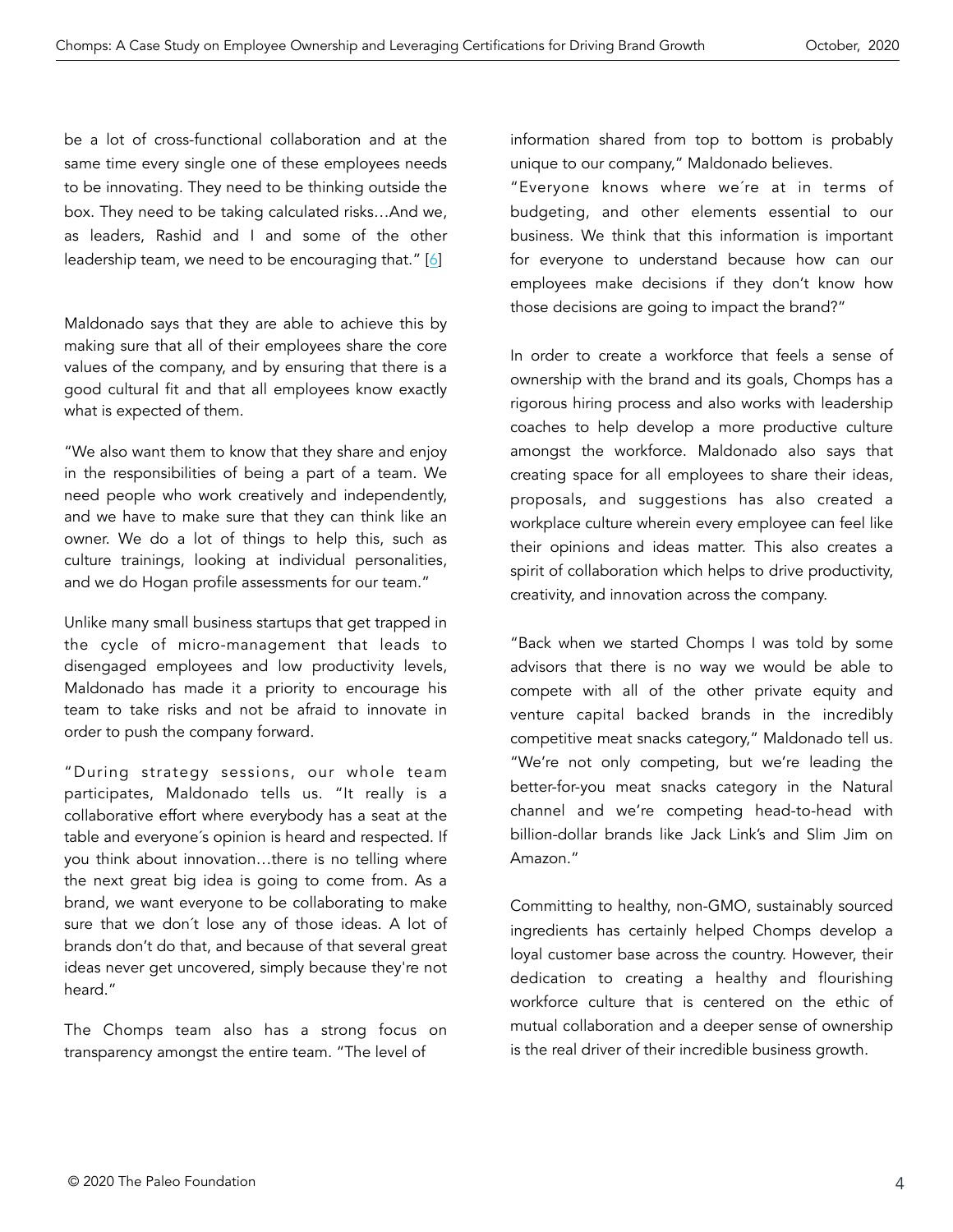## 4 | THE ROLE OF THIRD-PARTY CERTIFICATIONS IN GROWING BRAND AWARENESS AND CONSUMER TRUST

Paleo certification was the first, independent, thirdparty certification that Chomps received as a young, startup brand. "As a brand, we kind of started inch by inch," Maldonado says. "At the beginning we were completely direct-to-consumer for four years (2012 to 2016). We always had a Paleo and Keto friendly product, but once we launched that certification, it certainly helped us to identify with those consumers."

Numerous studies have shown that independent, thirdparty, impartial certifications for food products plays an important role in reducing decision friction via social proof heuristics and psychological kinship heuristics. This, in turn, leads to less point-of-purchase scrutiny and increased sales for brands. These effects are likely compounded by other factors, such as reduced trust in industry and first-party package claims.

Recent studies have found that more than half of Americans (53 percent) find nutrition labels on food products to be misleading, with 11 percent consumers believing that these labels are completely misleading. [[7](#page-8-0)] Furthermore, the 2016 Nielsen's Global Health & Wellness Survey found that roughly 60 percent in North America distrust manufacturer's claims on their food labels and packaging [\[8\]](#page-8-0). This lack of consumer trust in food products is also declining notably year after year.

While the growth in certified "organic" products has certainly been growing in recent years, studies are finding that this rather generic certification is also losing trust amongst consumers. A 2015 report from market research firm Mintel found that more than half of shoppers believed that organic certification was simply "an excuse to charge more." Furthermore, more than one-third say they believe the word

"organic" was empty jargon "with no real value or definition."[[9](#page-8-0)] Because organic certification is mostly overseen and regulated by the USDA, this seems to point to a lack of consumer trust in government-led certification efforts.

Despite these trends in government-led certifications, studies by Cone Communications and Globescan (among others) found that 76 percent of consumers agree that third-party product certification is the best way to verify product claims and increase their trust in a brand [[10\]](#page-8-0).

As a startup, direct to consumer brands, Chomps understood the marketing advantages that came with independent, third-party certifications from invested in Paleo and Keto certification from the get go. "When we were just getting started we made an effort to entrench our brand into the Paleo community," Maldonado tells the Paleo Foundation.

"We went down to the Paleo FX tradeshow in Austin, Texas. We also worked some Paleo media such as Paleo Magazine and others in the Paleo Niche. I think we also did some stuff with blogs such as Paleo Hacks and Paleo Mom, among others. We really were entrenched in the Paleo world online. Because of that, Paleo certification was critical in terms of establishing ourselves as a Paleo brand. We wanted our customers to know that we had products made for a Paleo dieter. The certification certainly added credibility to us as a brand, and it also added a "cool factor" that helped us get attract customers."

Maldonado recommends third-party certification to smaller brands, and especially early on in the process. "These certifications help to establish as much credibility as you possibly can. For startups, I think the key thing is to focus niche by niche. If your brand or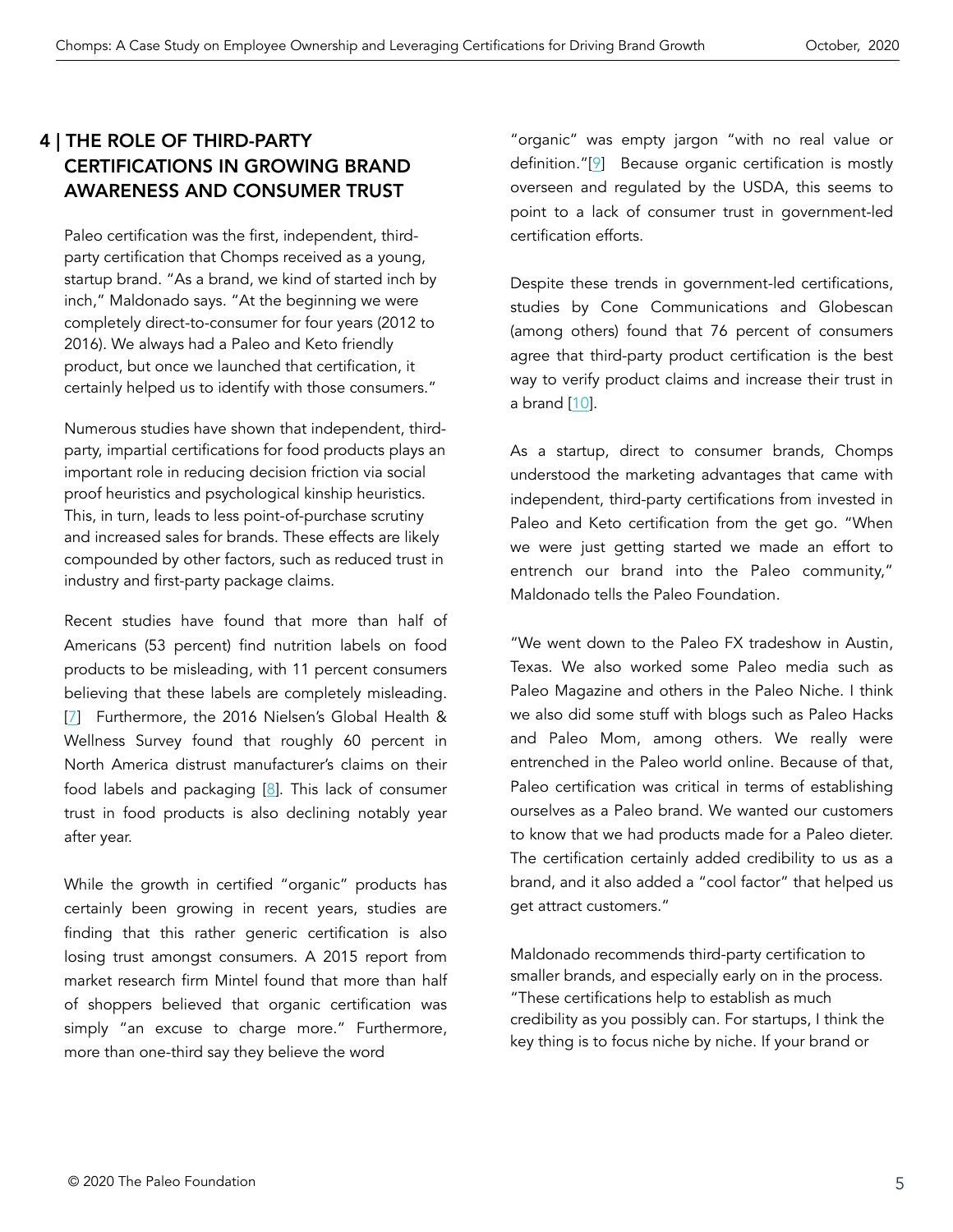products caters to a specific diet or group of people, then do everything you can to entrench yourself in that community. Getting the credentials and certifications you need to be trustworthy and to be seen as a leader or expert in that space in a community is part of that process."

## 5 | THE ROLE OF THIRD-PARTY CERTIFICATION FOR CONQUERING NEW RETAIL MARKETS

After four years of direct-to consumer marketing, Trader Joe´s was the first big retailer that reached out to Chomps. Though Maldonado admits that the brand initially didn't have any ambitions to go into retail, everything changed once we they got into Trader Joe  $\mathsf{S}$ .

"To be honest, with Trader Joes it was mostly about our Whole30 approval. That's what Trader Joe´s was looking for. Obviously there are so many parallels between Whole30 and Paleo. In general, as a retailer, Trader Joes was looking for better quality products and brands that would check the boxes for people on the Paleo, Whole30, and other diets."

Today, Chomps is Paleo and Keto Certified, certified Gluten-Free, Whole30 Approved, and Non-GMO Project Verified. For Maldonado, the brand´s Keto certification has played a major role in helping to conquer new markets and attract new consumers.

"It´s worth saying that our Keto certification is probably the most important, at least currently," he states. "Keto is off-the-charts in terms of popularity. We specifically designed our product to have no sugar added to it as a way to make our product available to people on Keto. Because of its popularity, we wanted our products to be Keto friendly for anybody and to take advantage of that trend."

"I think it´s evident that Keto is bigger and more popular that Paleo, Whole30 and other diets. There´s just so much more customers in the Keto niche, and the demographic is just huge. We get younger people and high school people getting into Keto, but grandparents as well," he adds.

The company's wide list of certifications has played a major role in allowing the company to get their products into major retailers like Walmart, Whole Foods, Natural Grocers, Kroger, Amazon Thrive Market, Albertsons, and others. Maldonado believes that all major grocers are quickly beginning to understand the role that these third-party certifications play in consumer purchasing decisions.

"Amazon is one of the biggest retailers where these types of certifications can come in handy," Maldonado says. "With Amazon Fresh (grocery delivery and pickup service in select cities), you know that they have loads of data on leading food trends, and they're looking of specific types of products that cater to consumer trends in the food market. They also know that Keto far surpasses both Paleo and Whole30. Because of that Keto certification is prime time for brands, because obviously Amazon is a big business."

Thrive Market, where Chomps´ 100% grass-fed beef jerky products make up close to 50% of the meat snack market, actually takes it a step further where you can search on their platform for products that have different certifications such as Paleo or Keto. This increasingly common practice amongst major retailers who have online platforms (obviously growing due to COVID-19) makes it easier for consumers to find what they're looking for in terms of specific diets. This is also opens another channel for brands with specific certifications to get their products in front of their target consumer audience.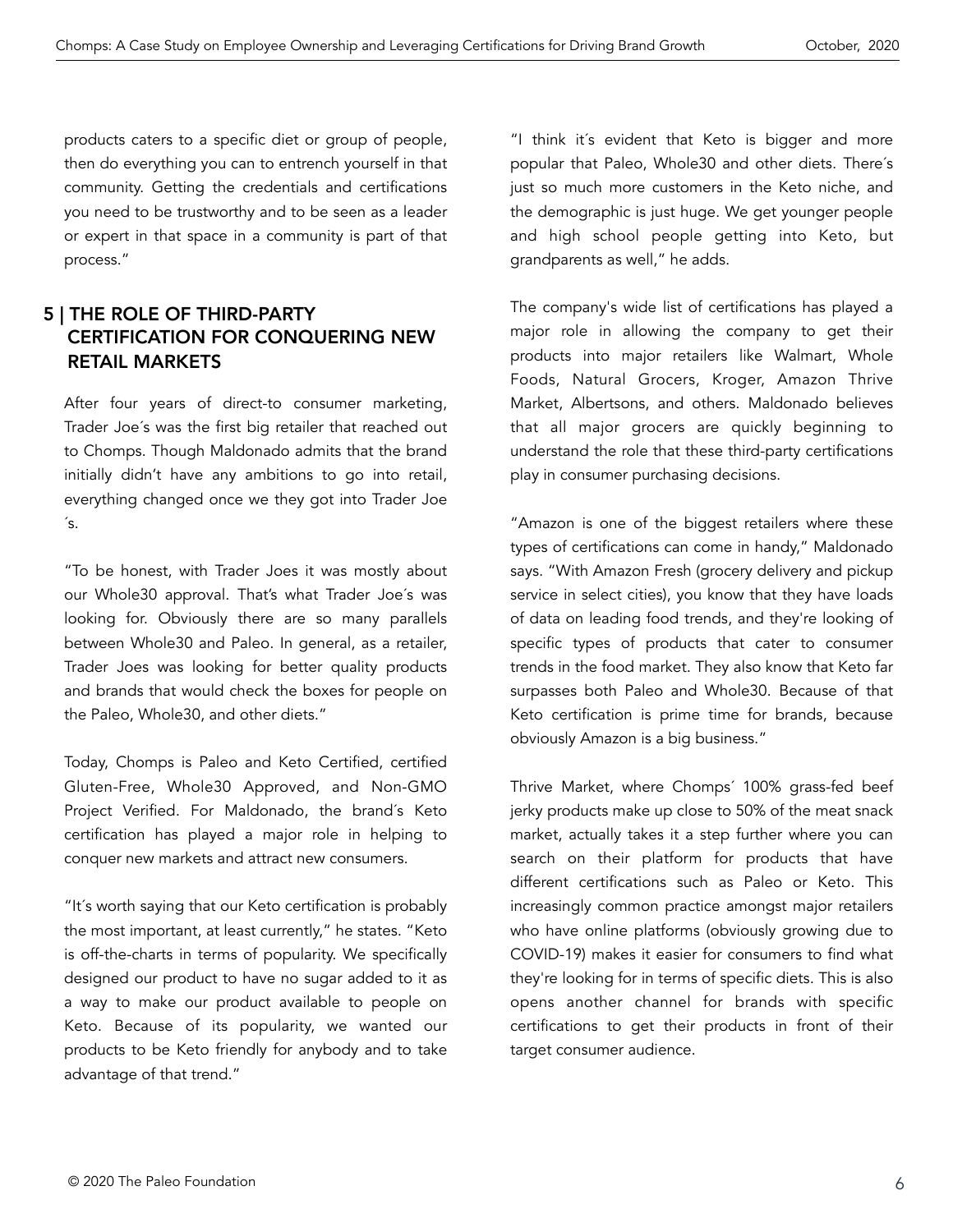While some people might continue to identify Paleo, Keto, or Whole30 certified products as "niche" products that can only thrive in certain health food circles, Maldonado begs to differ.

"It´s not just the alternative, "healthy" grocery stores looking for these options (products with third party certification). All the big grocers, even the conventional ones, are leaning into these dietary trends. So if you can show these retailers that you are Paleo or Keto certified, that certainly will check a few boxes for them, and shows them that your brand is on par with some of the leading dietary trends in the food world. It also gives you a leg up over of brands," he says.

Lastly, Maldonado recommends brands to consider the importance of eliminating sugar from their products as another strategy to attract both consumer and retailer interest. "I´d also add that zero sugar added is another huge issue that many retailers are looking for," he says. "Zero-sugar added is obviously connected to Keto, but it is another part of the verbiage that everyone looks for.

## 6 | SUGGESTIONS FOR HOW TO IMPROVE AND EXPAND THE SCOPE OF THIRD-PARTY CERTIFICATION PROGRAMS

Despite the success that Chomps has had in using their third-party certifications to insert themselves within specific diet communities, attract new customers, drive brand awareness, and attract new retailers to their products, Maldonado believes that there is still opportunity for further growth. In this section, we outline a few of his suggestions to help third-party certification programs continue to exert influence over consumers and help smaller brands gain traction in competitive markets.

One of the biggest problems or drawbacks that

Maldonado identifies related to Keto certification is the unfortunate USDA restriction related to the use of the word "Keto" on product packaging or labeling. "If I were going to offer a suggestion for how to make Keto and Paleo certification better for brands, I´d recommend that The Paleo Foundation could maybe work with the USDA to try and change the rules on labeling and Keto. We do of course use the Keto certification on all our branding and messaging, but we´re not able to on our labeling," he says.

 Many smaller brands might hesitate to invest money in independent, third-party certification, especially when finances are tight in the initial stages of launching a brand. Maldonado believes that efforts to make the benefits of certification as visible as possible can help convince brands to use certification as they did, as a way to insert themselves into a dieting community and conquer a loyal base of customers. "I also think it might be interesting to see shared data amongst brands (related to the benefits of their certifications) to see how things are trending for certified brands," he says.

Maldonado also recommends that independent certifying organizations like The Paleo Foundation should help their certified brands with information regarding what retailers might be looking for in regards to certain food products or food trends. "I imagine something like the Paleo Foundation partnering with retailers to do tradeshows. Maybe even putting together a Keto or Paleo "set" that could be displayed within retail stores. Something like that would not only help to build the Paleo Foundation brand, but also open opportunities to small brands to get into their first retail space. Maybe The Paleo Foundation could be the marketer, or be involved in a cross promotion, essentially opening spaces for their certified brands to get into their first retail market. This could create a combination of value added for both The Paleo Foundation and the brands," Maldonado recommends. "There is certainly a need and openness from retailers for new and creative ways to introduce their clients to some of these products and brands.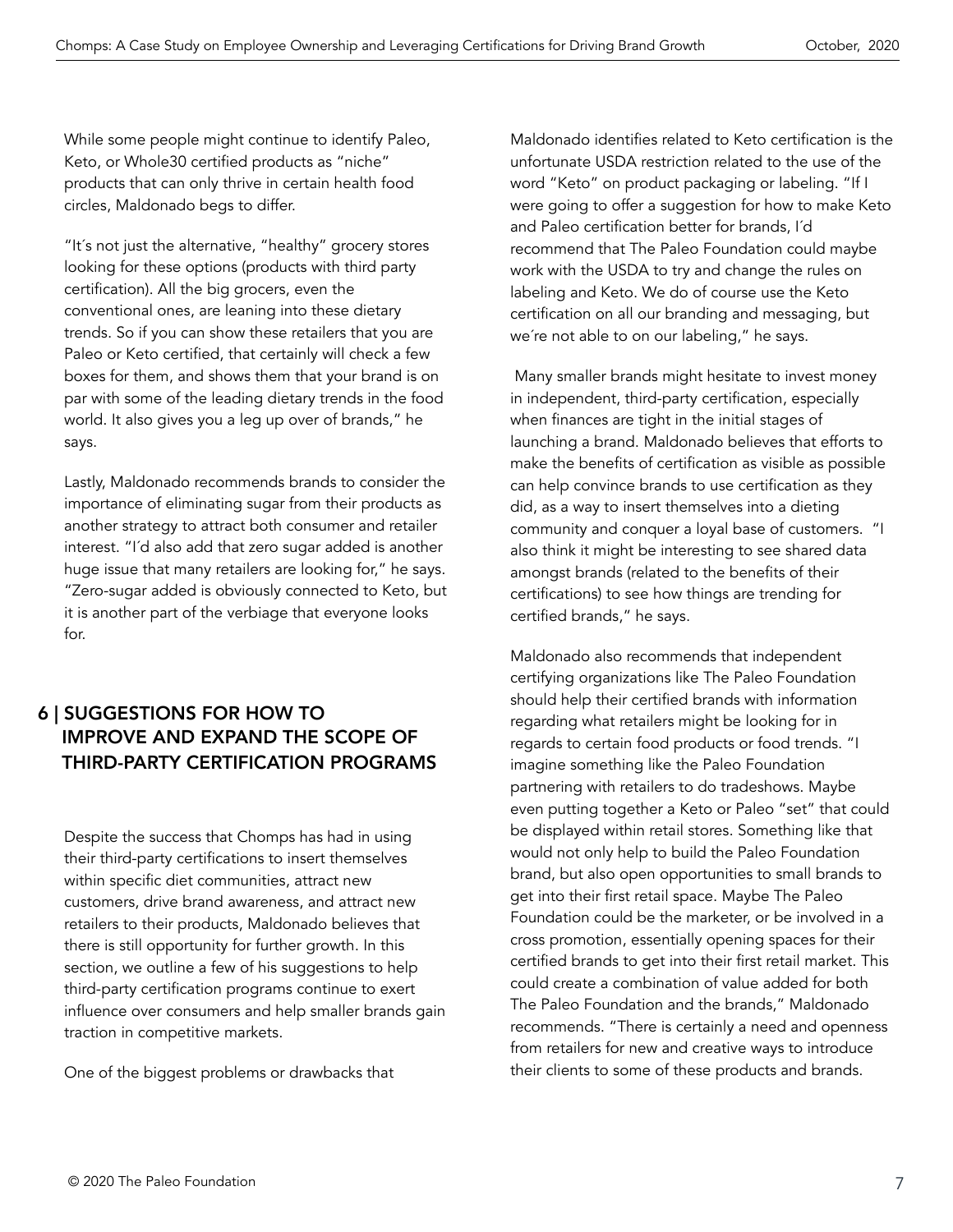<span id="page-7-0"></span>Any smart retailer would love to get behind something like that," he believes.

## 7 | CERTIFICATIONS

Chomps´ third-party certifications include:

- Project Non-GMO Verified
- Certified Gluten-Free
- Certified Paleo
- Keto Certified
- Whole30 Approved

#### *OVERVIEW OF THE CERTIFICATIONS*

Trends and analytics companies report having found that there has been an increase in consumers seeking alternative third-party certifications to validate if a product fits within their personal eating philosophy, or food tribe within the past 10 years. [[11\]](#page-8-0)

Project Non-GMO Verified is a third-party certification program that signifies to consumers that a product meets the requirements of a Non-Gmo product by way of not containing any genetically modified ingredients.

Certified Gluten-Free is a factual certification similar to Grain-Free certification in that it communicates credence qualities of a product that cannot be ascertained simply by looking at the ingredients list.

Certified Paleo is a certification program that validates products within the Paleo Food Tribe, using historical data and logical frameworks to arrive at setting a universal standard for Paleo products.

Keto Certified is an evidence-based certification program that standardizes "keto" claims for consumer packaged goods, that often requires the use of additional lab testing to verify applicability using modern methods of net carbohydrate quantification. [[12\]](#page-8-0)

Whole30 Approved is based on a 30-day elimination program that excludes grains, legumes, alcohol, dairy, and sweeteners to help individuals identify problematic foods and end unhealthy cravings. [[13\]](#page-8-0)

## 8 | CONFLICTS OF INTEREST

The authors report no conflicts of interest.

## 9 | REFERENCES

[1] Thompson, Sonia. (2017) 68 Percent of Employees Are Disengaged, But There Is a Scientifically Proven Way to Boost Engagement. Inc. Available at: [https://](https://www.inc.com/sonia-thompson/68-percent-of-employees-are-disengaged-but-there-i.html) [www.inc.com/sonia-thompson/68-percent-of](https://www.inc.com/sonia-thompson/68-percent-of-employees-are-disengaged-but-there-i.html)[employees-are-disengaged-but-there-i.html](https://www.inc.com/sonia-thompson/68-percent-of-employees-are-disengaged-but-there-i.html)

[2] Beheshti, Naz. (2019) 10 Timely Statistics About The Connection Between Employee Engagement And Wellness. Forbes. Available at: [https://](https://www.forbes.com/sites/nazbeheshti/2019/01/16/10-timely-statistics-about-the-connection-between-employee-engagement-and-wellness/) [www.forbes.com/sites/nazbeheshti/2019/01/16/10](https://www.forbes.com/sites/nazbeheshti/2019/01/16/10-timely-statistics-about-the-connection-between-employee-engagement-and-wellness/) [timely-statistics-about-the-connection-between](https://www.forbes.com/sites/nazbeheshti/2019/01/16/10-timely-statistics-about-the-connection-between-employee-engagement-and-wellness/)[employee-engagement-and-wellness/](https://www.forbes.com/sites/nazbeheshti/2019/01/16/10-timely-statistics-about-the-connection-between-employee-engagement-and-wellness/)

[3] Marks, Gene. (2017) Study: 71 percent of employees are looking for new jobs. Washington Post. [Available at: https://www.washingtonpost.com/news/](https://www.washingtonpost.com/news/on-small-business/wp/2017/10/19/study-71-percent-of-employees-are-looking-for-new-jobs/) [on-small-business/wp/2017/10/19/study-71-percent](https://www.washingtonpost.com/news/on-small-business/wp/2017/10/19/study-71-percent-of-employees-are-looking-for-new-jobs/)[of-employees-are-looking-for-new-jobs/](https://www.washingtonpost.com/news/on-small-business/wp/2017/10/19/study-71-percent-of-employees-are-looking-for-new-jobs/)

[4] Introducing the 5,000 Fastest-Growing Private Companies in America. (2019) Inc. 5000. Available at: [https://www.inc.com/inc5000/2019/top-private](https://www.inc.com/inc5000/2019/top-private-companies-2019-inc5000.html?ifc_company=chomp)[companies-2019-inc5000.html?ifc\\_company=chomp](https://www.inc.com/inc5000/2019/top-private-companies-2019-inc5000.html?ifc_company=chomp)

5.Paltrowitz, Darren. (2019) Chomps Co-Founder Pete Maldonado on Starting His Business in Chicago. Ubran [Matter. Available at: https://urbanmatter.com/chicago/](https://urbanmatter.com/chicago/chomps-pete-maldonado-chicago/) [chomps-pete-maldonado-chicago/](https://urbanmatter.com/chicago/chomps-pete-maldonado-chicago/)